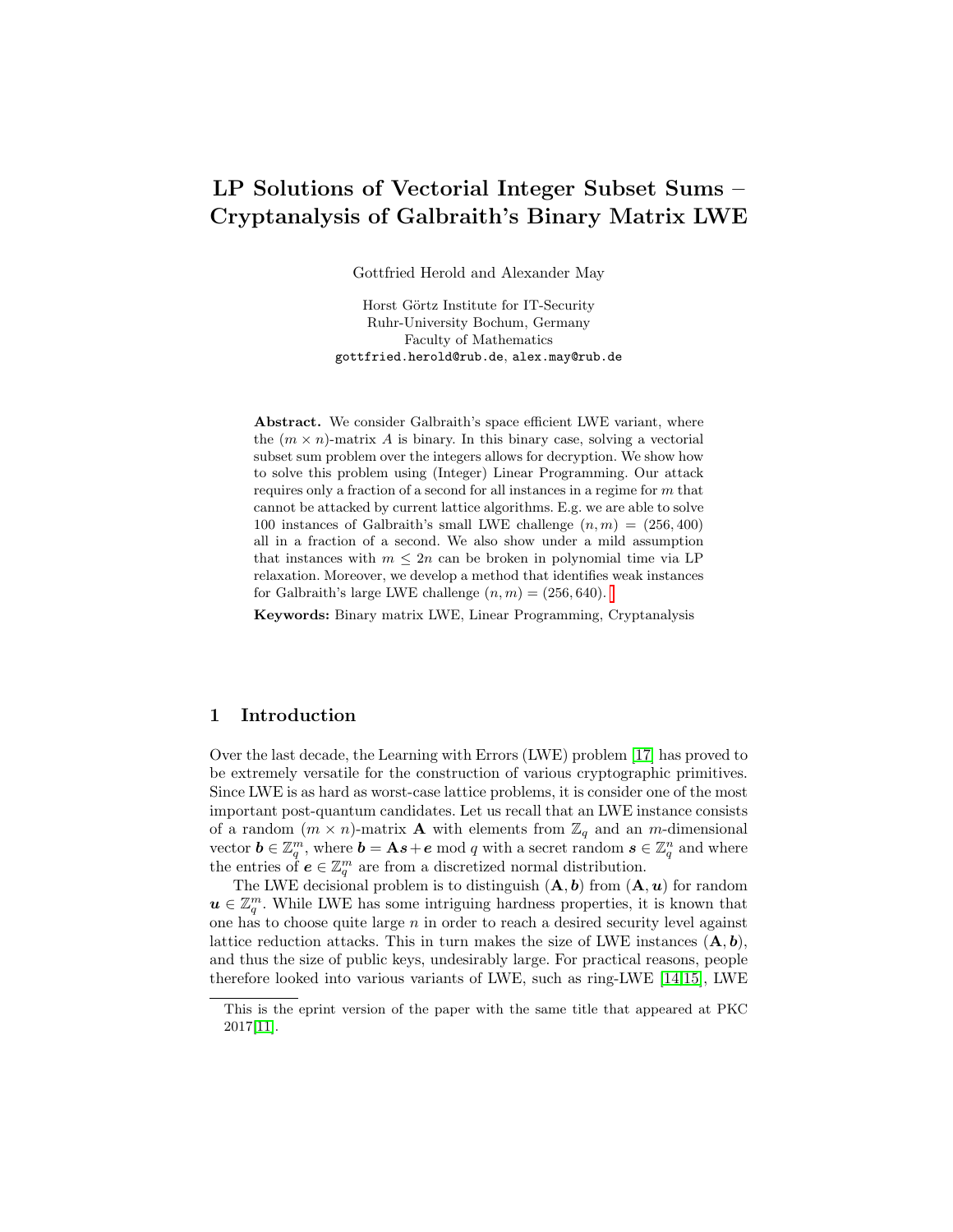<span id="page-1-0"></span>with short secret  $[16,2]$  $[16,2]$  or LWE with short error  $[16,10]$  $[16,10]$ . Recently, some special instances of ring-LWE were identified to have serious weaknesses [\[6,](#page-11-1)[4\]](#page-11-2), but these instances were not suggested for cryptographic use. Moreover, it was shown that LWE with binary secrets and errors can be attacked in slightly subexponential time  $2^{\mathcal{O}(n/\log\log n)}$  by a BKW-type algorithm[\[12\]](#page-12-6), where LWE dimension  $n = 128$ was practically broken within half a day. Also, LWE with binary secret leads to more efficient lattice attacks [\[3\]](#page-11-3). While choosing special variants of LWE seems to slightly decrease the security, the improved attacks do not substantially endanger the security of these variants in general.

In this paper, we look at another LWE variant due to Galbraith [\[8\]](#page-12-7). In this variant,  $\bf{A}$  is replaced by a *binary* matrix. This makes Galbraith's variant very tempting for low-weight devices that are not capable of storing a sufficiently large LWE instance.

In [\[8\]](#page-12-7), Galbraith instantiates Regev's encryption system [\[17\]](#page-12-0) with his binary matrix **A** and suggests to use the parameters  $(n, m, q) = (256, 640, 4093)$  that were originally proposed by Lindner and Peikert [\[13\]](#page-12-8) for Regev's original scheme. Galbraith also gives a thorough security analysis based on lattices, where in his experiments he fixes  $n$  and tries to break encryption for increasing  $m$ . Based on this analysis, he concludes that instances with  $m \geq 400$  might be hard to break with lattice techniques.

For Regev's original scheme, security follows from hardness of LWE for appropriate parameters; this is not automatically the case for binary matrix A without changing parameters. For Galbraith's choices, in order to break encryption, one can solve an equation of the form  $uA = c_1$  for a known matrix  $\mathbf{A} \in \{0,1\}^{m \times n}$ , some known ciphertext component  $\mathbf{c}_1 \in \mathbb{Z}^n$  and some unknown vector  $u \in \{0,1\}^m$ . In other words, one has to find a subset of all rows of A that sums to  $c_1$ . We call this problem therefore a vectorial integer subset sum. If the unknown vector  $u$  is short, a vectorial integer subset sum can certainly be solved by finding a closest vector in some appropriate lattice. This is the standard analysis that was carried out in [\[8\]](#page-12-7) against this avenue of attack.

However, a vectorial integer subset sum is by its definition also an Integer Linear Programming (ILP) problem. Namely, we are looking for an integral solution  $u \in \mathbb{Z}^m$  of m linear equations over the integers. While it is known that ILP is in general NP-hard, it is also known that in many cases removing the integrality constraint on  $u$  provides a lot of useful information about the problem. Removing the integrality constraint is called a LP relaxation of the problem. Without integrality constraints, the resulting problem can be solved in polynomial time, using e.g. the ellipsoid method [\[9\]](#page-12-9).

We show under a mild assumption on **A** that the vectorial subset sum problem can for parameters  $m \leq 2n$  be solved by its LP relaxation (with success probability  $\frac{1}{2}$ ). More precisely, the LP solution has the property that it is already integral. This in turn means that vectorial integer subset sums with  $m \leq 2n$  can be solved in polynomial time. In practice, we are able to solve instances with  $n = 256$  and  $m \leq 2n$  in a fraction of a second. Notice that this is already a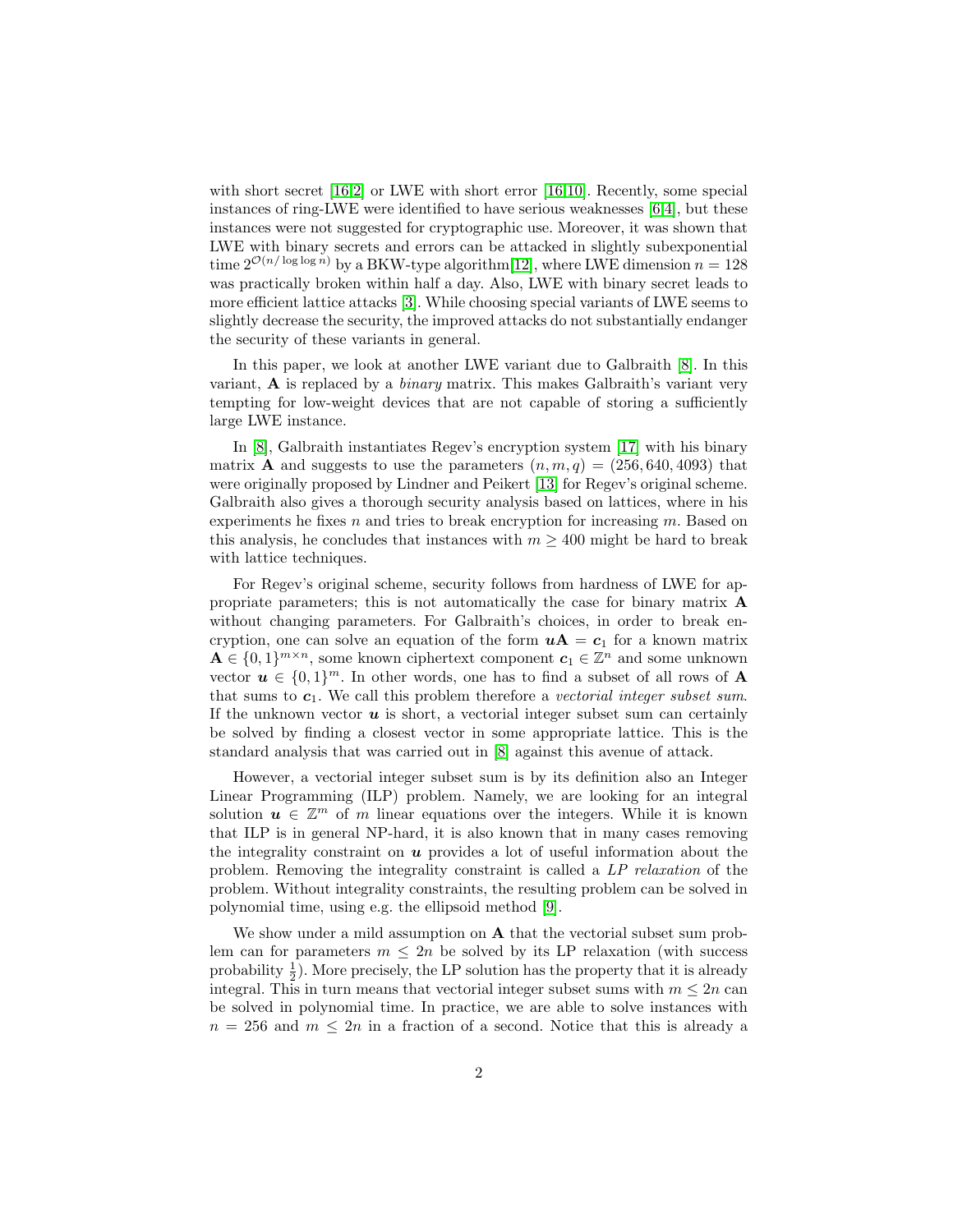<span id="page-2-1"></span>regime for m that seems to be infeasible to reach with current lattice reduction algorithms.

However,  $m \leq 2n$  does not quite suffice to break Galbraith's  $(n, m)$  $(256, 640)$ -challenge in practice. Namely, when we look at instances with  $m > 2n$ the success probability of our MATLAB ILP solver drops quite quickly – when we allow only some fixed, small computation time. Yet, when looking at a large number of instances of our vectorial integer subset sums, we realize experimentally that there is still a significant number of weak instances that are vulnerable to LP relaxation with some additional tricks (such as e.g. the cutting plane method). More concretely, we are able to show that at least 1 out of  $2^{15}$  instances of Regev-type encryptions with  $(n, m) = (256, 640)$  can be solved in about 30 minutes. Interestingly, we are able to compute a simple score for every instance I that accurately predicts whether I is indeed weak – based on an estimation of the volume of the search space that comes from the LP relaxation. We find that such a quick test for identifying weak instances  $I$  is a quite remarkable property of Linear Programming. We are not aware of a similar property for other cryptanalytic methods. We hope that our results motivate more cryptanalytic research using (Integer) Linear Programming.

Note that our attack breaks Galbraith's instantiation of LWE encryption with binary matrices, but does not break binary LWE itself. Due to that, our attack allows ciphertext recovery, but not key recovery.

Our paper is organized as follows. In Section [2,](#page-2-0) we recall Galbraith's scheme and its cryptanalysis challenges. In Section [3,](#page-4-0) we model vectorial integer subset sums in form of an Integer Linear Programming. We attack instances with  $m \leq$ 2n in Section [4](#page-5-0) and show that they actually admit a polynomial time attack. In Section [5,](#page-7-0) we show how to identify weak instances for large  $m$  and we present our experimental results for Galbraith's large challenge  $(n, m) = (256, 640)$ .

### <span id="page-2-0"></span>2 Galbraith's Binary Matrix LWE

Let us briefly recall Regev's LWE encryption scheme. Let  $q$  be prime. One chooses a public  $\mathbf{A} \in_R \mathbb{Z}_q^{m \times n}$  and a private  $\mathbf{s} \in_R \mathbb{Z}_q^n$ . One then compute  $\mathbf{b} = \mathbf{A}\mathbf{s} + \mathbf{A}\mathbf{s}$  $e \mod q$ , where the  $e_i$  are sampled from a discrete normal distribution with mean 0 and standard deviation  $\sigma$ . The public key consists of  $(\mathbf{A}, \mathbf{b})$ .

For encrypting some message  $M \in \{0, 1\}$ , one chooses a random nonce  $u \in_R$  ${0,1}^m$  and computes the ciphertext

$$
\mathbf{c} = (\mathbf{c}_1, \mathbf{c}_2) = (\mathbf{u}\mathbf{A} \bmod q, \langle \mathbf{u}, \mathbf{b} \rangle + M \lfloor \frac{q}{2} \rfloor \bmod q) \in \mathbb{Z}_q^n \times \mathbb{Z}_q.
$$

For decryption to 0 respectively 1, one checks whether  $c_1s - c_2$  is closer to 0 respectively  $\frac{q}{2}$ .

After analyzing lattice attacks, Lindner and Peikert [\[13\]](#page-12-8) suggest to use the parameters

$$
(n, m, q) = (256, 640, 4093)
$$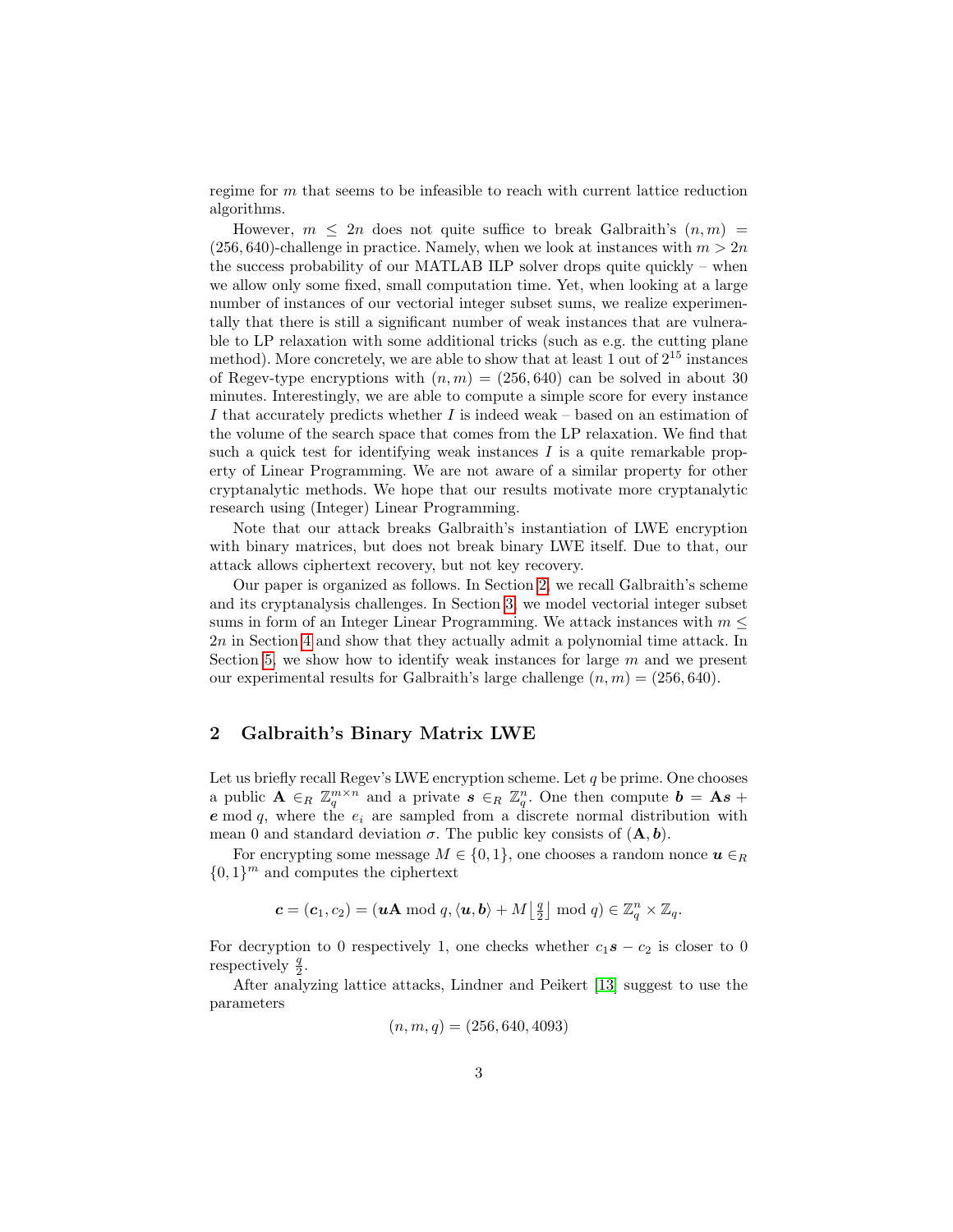<span id="page-3-1"></span>for medium security level and estimate that these parameters offer roughly 128 bit security. However, for these parameters the public key  $(A, b)$  has already 247 kilobytes, which is way too much for constrained devices.

Therefore, Galbraith  $[8]$  suggested to construct the public matrix **A** with binary entries simply from the seed of a PRNG. All that one has to store in this case is the seed itself, and the vector b. A similar trick is also used in other contexts to shorten the public key size [\[5\]](#page-11-4).

Moreover, Galbraith gives a thorough security analysis of his LWE variant, based on its lattice complexity. In his security analysis he considers the problem of recovering the nonce  $\boldsymbol{u}$  from

<span id="page-3-0"></span>
$$
c_1 = uA. \t\t(1)
$$

Notice that since now  $\mathbf{A} \in \{0,1\}^{m \times n}$ , every entry of  $c_1$  is an inner product of two random binary length- $m$  vectors. Thus, the entries of  $c_1$  are random variables from a binomial distribution  $B(m, \frac{1}{4})$  with expected value  $\frac{m}{4}$ . Since  $\frac{m}{4} \ll q$ , the equality  $c_1 = uA$  does not only hold modulo q, but also over the integers.

Hence, recovering  $u$  from  $(c_1, A)$  can be seen as a vectorial integer subset sum problem. Once  $u$  is recovered, one can easily subtract  $\langle u, b \rangle$  from  $c_2$  and thus recover the message m. Hence, solving the vectorial integer subset sum problem gives a ciphertext only message recovery attack.

We would like to stress that this attack does not allow for key recovery of s. We also note that in Regev's original scheme, the security proof shows IND-CPA security assuming that the LWE problem is hard. For this reduction, we need that  $c_1$  is essentially independent of  $\bf{A}$ , which is proven using the Leftover Hash Lemma by setting parameters sufficiently large. In particular,  $\boldsymbol{u}$  is required to have sufficient entropy and Eq.  $(1)$  has many solutions for  $u$  in Regev's nonbinary scheme, whereas the parameters in Galbraith's binary scheme are set such that  $u$  is the unique solution to Eq. [\(1\)](#page-3-0). Due to that, our attack does not give an attack on binary LWE. In fact, binary LWE was shown to be at least as secure as standard LWE in [\[1\]](#page-11-5), provided n is increased by a factor  $\mathcal{O}(\log q)$ . Consequently, it seems unlikely that the attack extends to binary LWE.

#### 2.1 Previous Cryptanalysis and Resulting Parameter Suggestions

In his security analysis, Galbraith attacks the vectorial integer subset sum by lattice methods. Namely, he first finds an arbitrary integer solution  $w \in \mathbb{Z}^m$ with  $c_1 = wA$ . Then he solves CVP with target vector w in the lattice

$$
L = \{ \boldsymbol{v} \in \mathbb{Z}^m \mid \boldsymbol{v} \mathbf{A} \equiv 0 \bmod q \}.
$$

Let v be a CVP-solution, then we usually have  $u = w - v$ .

Galbraith reports that for  $n = 256$  and  $m \in [260, 340]$ , the CVP-method works well. He further conjectures that with additional tricks one should be able to handle values up to  $m = 380$  or 390, but that "it would be impressive to solve cases with  $m > 400$  without exploiting weeks or months of computing resources".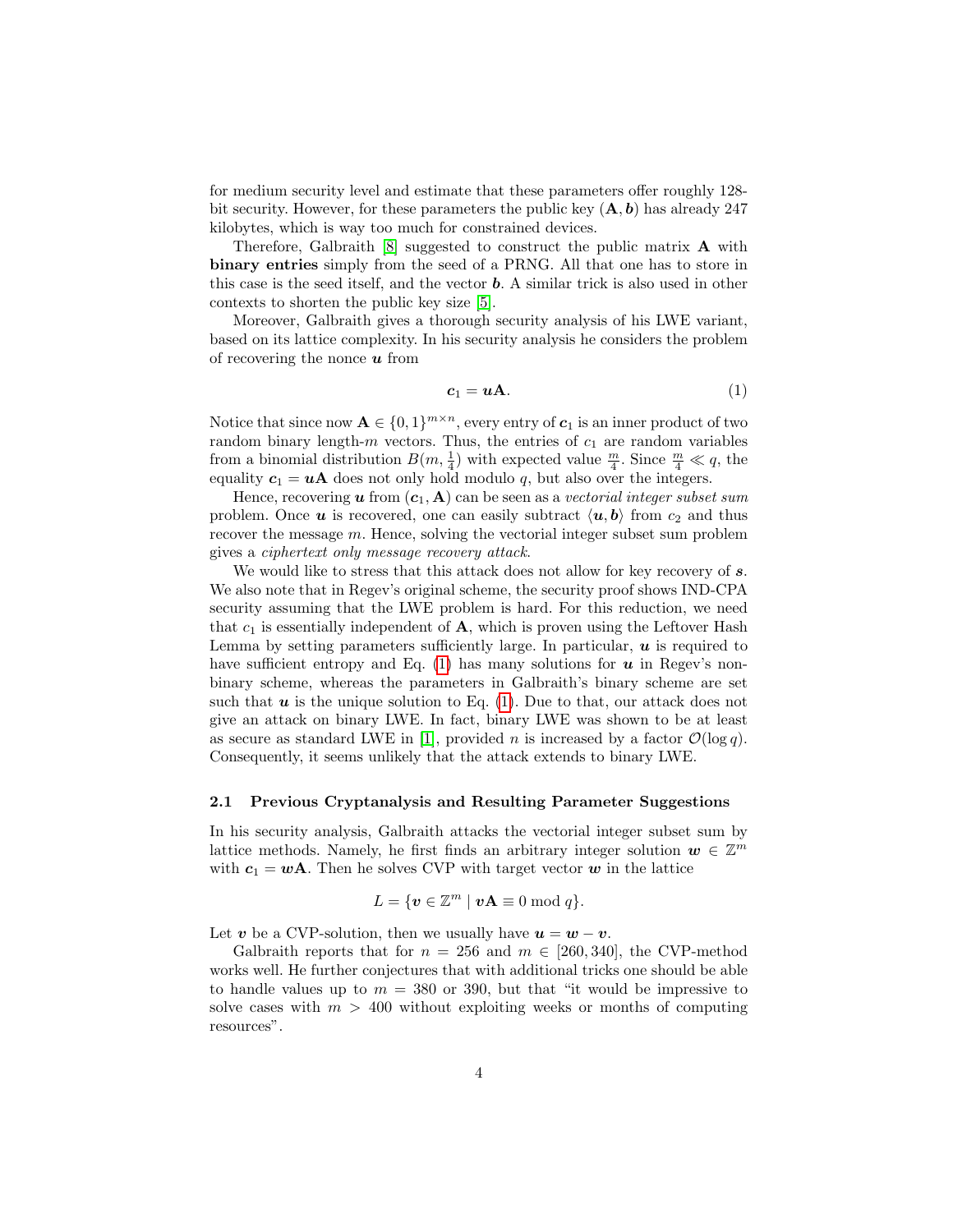Based on his analysis, Galbraith raised the two following cryptanalysis challenges:

- C1 with  $(n, m) = (256, 400)$ : The goal is to compute u from  $(A, c_1)$  in less than a day on an ordinary PC.
- C2 with  $(n, m) = (256, 640)$ : The goal is mount an attack using current computing facilities that would take less than a year.

According to Galbraith, breaking C1 should be interpreted "as causing embarrassment to the author", while C2 should be considered a "total break".

## <span id="page-4-0"></span>3 Modeling our Vectorial Integer Subset Sum as an Integer Linear Program

In the canonical form of an Integer Linear Program (ILP), one is given linear constraints

$$
\mathbf{A}'\boldsymbol{x} \leq \boldsymbol{b}', \boldsymbol{x} \geq 0 \text{ and } \boldsymbol{x} \in \mathbb{Z}^m,
$$

for which one has to maximize a *linear objective function*  $\langle \mathbf{f}, \mathbf{x} \rangle$  for some  $\mathbf{f} \in \mathbb{R}^m$ that can be freely chosen.

Notice that it is straightforward to map our vectorial integer subset sum problem  $uA = c_1$  from Eq. [\(1\)](#page-3-0) into an ILP. Namely, we define the inequalities

<span id="page-4-1"></span>
$$
\mathbf{A}^{\mathsf{T}} \mathbf{u} \le \mathbf{c}_1
$$
  
\n
$$
-\mathbf{A}^{\mathsf{T}} \mathbf{u} \le -\mathbf{c}_1 \text{ and}
$$
  
\n
$$
u_i \le 1 \text{ for all } i = 1, ..., m.
$$
  
\n
$$
u_i \ge 0 \text{ for all } i = 1, ..., m.
$$
  
\n(2)

We can for simplicity chose  $f = 0$ , since we are interested in any feasible solution to Eq. [\(2\)](#page-4-1), and it is not hard to see that by the choice of our parameters our solution  $u$  is a unique feasible solution. Namely, look at the map

$$
\{0,1\}^m \to \left(B\left(m,\frac{1}{4}\right)\right)^n,
$$

$$
u \mapsto u\mathbf{A},
$$

where  $X \sim B(m, \frac{1}{4})$  is a binomially distribution random variable with m experiments and  $Pr[X = 1] = \frac{1}{4}$  for each experiment. Notice that the  $j^{th}$  entry,  $1 \leq j \leq n$ , of **uA** can be written as  $u_1a_{1,j} + \ldots + u_ma_{m,j}$ , where we have the event  $X_i$  that  $u_i a_{i,j} = 1$  iff  $u_i = a_{i,j} = 1$ , i.e. with probability  $\frac{1}{4}$ . Hence, we can model the entries of **uA** as random variables from  $B(m, \frac{1}{4})$ .

For the usual parameter choice  $q > m$ , the solution u of Eq. [\(2\)](#page-4-1) is unique as long as this map is injective, i.e. as long as the entropy of  $(B(m, \frac{1}{4}))^{n}$  is larger than m. The entropy of the binomial distribution  $(B(m, \frac{1}{4}))^n$  is roughly  $\frac{n}{2} \log_2(\frac{3}{8}\pi e m)$ . Thus, one can compute for which m we obtain unique solutions u. Choosing e.g.  $n = 256$ , we receive unique u for  $m \le 1500$ . Hence, in the remaining paper we can safely assume unique solutions to our vectorial subset sum problem.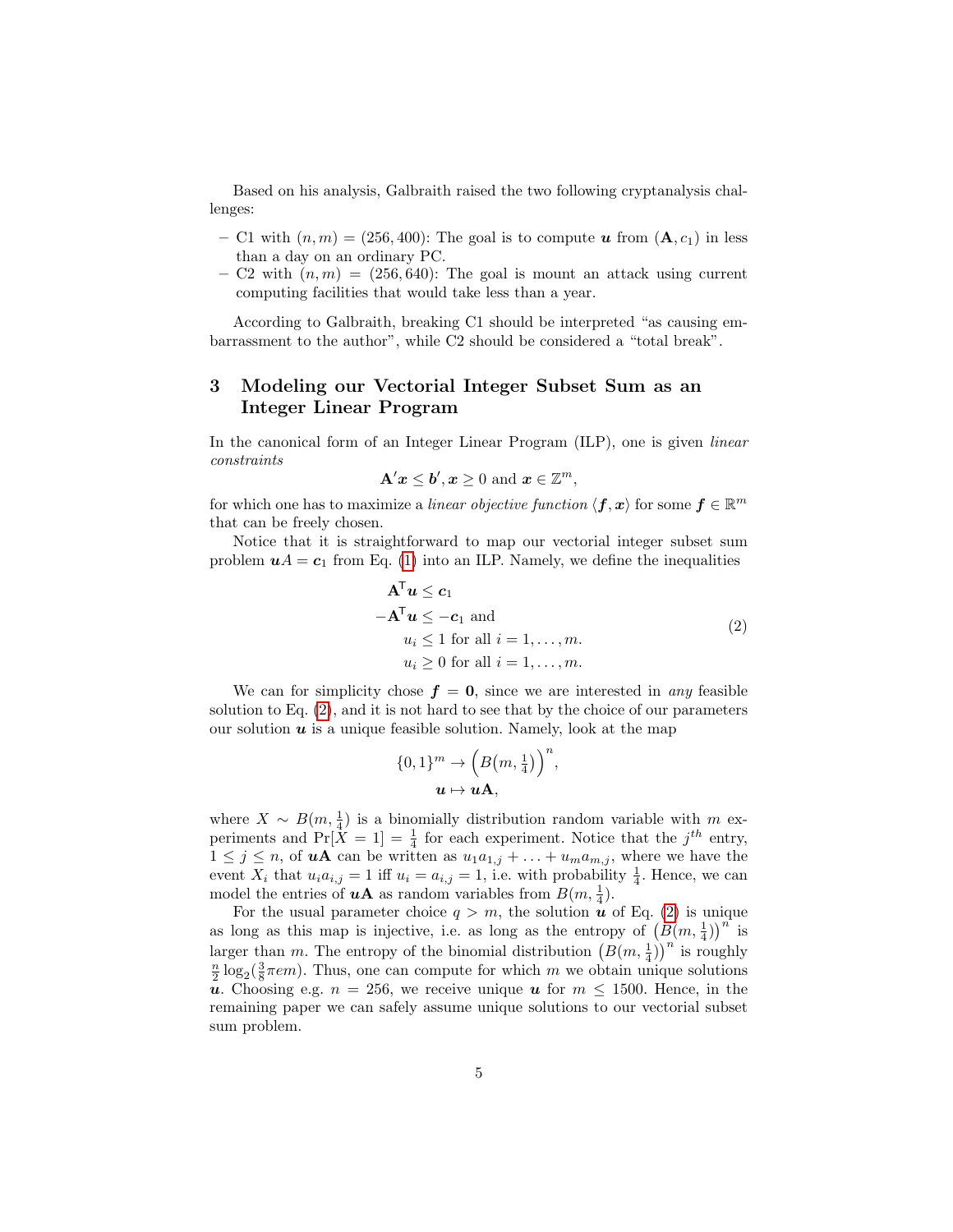## <span id="page-5-0"></span>4 Attacking  $m \leq 2n$ : Solving Challenge C1

We ran 100 instances of Eq. [\(2\)](#page-4-1) on an ordinary 2.8 GHz laptop with  $n = 256$  and increasing m. We used the ILP solver from MATLAB 2015, which was stopped whenever it did not find a solution after time  $t_{\text{max}} = 10$  seconds. We found that the success probability of our attack dropped from 100% at  $m = 490$  to approximately  $1\%$  at  $m = 590$ , cf. Table [1.](#page-5-1) The largest drop of success probability takes place slightly after  $m = 2n$ .

For comparison, we also solved the LP relaxation, i.e. Eq. [\(2\)](#page-4-1) without integrality constraint on  $u$ . This is much faster than ILP, so we solved 1000 instances for each m. We checked whether the returned non-integral solution matched our desired integral solution for  $u$ , in which case we call a run successful. The success rate of LP relaxation is also given in Table [1.](#page-5-1)

It turns out that Galbraith's small C1 challenge can already solely be solved by its LP relaxation. Since LP relaxation is only the starting point for ILP, it does not come as a surprise that ILP has a slightly larger success rate. However, it is impressive that LP relaxation alone is already powerful enough to solve a significant fraction of all instances.

| m                       | 400     | 450     | 480   | 490     | 500      | 510   | 512   | 520   |
|-------------------------|---------|---------|-------|---------|----------|-------|-------|-------|
| Success(ILP)            | $100\%$ | $100\%$ | 100%  | $100\%$ | 96\%     | 83%   | 79%   | 63\%  |
| Success(LP)             | 100%    | 99.6%   | 93.3% | 82.3%   | $68.8\%$ | 55.6% | 48.1% | 35.4% |
|                         |         |         |       |         |          |       |       |       |
| m                       | 530     | 540     | 550   | 560     | 570      | 580   | 590   | 600   |
| $ Success(\text{ILP}) $ | $60\%$  | $32\%$  | 25\%  | $12\%$  | $3\%$    | $1\%$ | $1\%$ | $0\%$ |

<span id="page-5-1"></span>**Table 1.** Success probability for solving Eq. [\(2\)](#page-4-1) for  $n = 256$ . We used MATLAB 2015 and restricted to  $t_{\text{max}} = 10$  seconds for the ILP.

We now give a theoretical justification for the strength of LP relaxation, showing that under some mild heuristic, for  $m \leq 2n$ , the solution of the LP relaxation is unique. Since, by construction, we know that there is an integral solution  $u$  to Eq. [\(2\)](#page-4-1), uniqueness of the solution directly implies that the LP solver has to find the desired  $u$ .

In the following lemma, we replace our linear constraints from A by some random linear constraints from some matrix  $\bf{A}$  over the reals. This will give us already uniqueness of the solution  $u$ . Afterwards, we will argue why replacing A back by our LWE matrix  $A$  should not affect the lemma's statement.

<span id="page-5-2"></span>**Lemma 1.** Let  $u \in \{0,1\}^{2n}$ . Let  $\overline{A} \in \mathbb{R}^{n \times 2n}$  be a random matrix, whose rows are uniformly distributed on the sphere around  $\mathbf{0} \in \mathbb{R}^{2n}$ . Then

$$
\Pr[\nexists x \in (\mathbb{R} \cap [0,1])^{2n} \mid \bar{\mathbf{A}}x = \bar{\mathbf{A}}\mathbf{u}, \mathbf{x} \neq \mathbf{u}] = \frac{1}{2}.
$$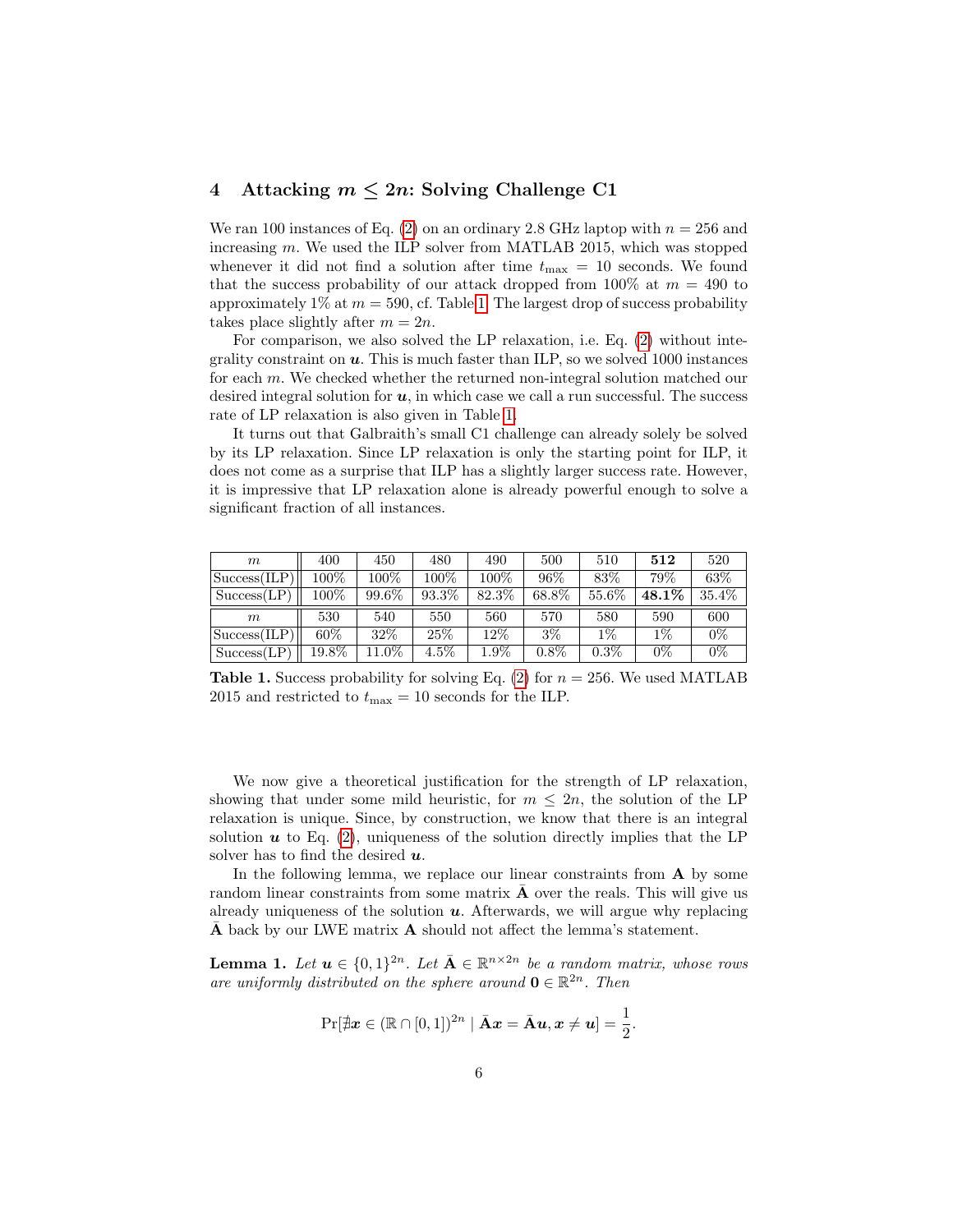<span id="page-6-1"></span>*Proof.* Let us look at the 2n-dimensional unit cube  $U_{2n} = \{x \in (\mathbb{R} \cap [0,1])^{2n}\}.$ Obviously  $0, u \in U_{2n}$ , both lying at corners of  $U_{2n}$ . Now, let us assume wlog. that  $u = 0$  (which can be achieved by reflections). Let H be the hyperplane defined by the kernel of  $A$ .

Since  $\bar{\mathbf{A}}$  is randomly chosen from  $\mathbb{R}^{n\times 2n}$ , it has full rank n with probability 1: since we chose the entries of  $\bar{\mathbf{A}}$  from the reals  $\mathbb{R}$ , we avoid any problems that might arise from co-linearity. Thus, H as well as its orthogonal complement  $H^{\perp}$ have dimension n. Notice that  $H^{\perp} = \text{Im}(\bar{A}^{T})$ . By construction, both H and  $H^{\perp}$  intersect  $U_{2n}$  in the corner  $\mathbf{0} = \mathbf{u}$ . We are interested whether one of the hyperplanes goes through  $U_{2n}$ .

The answer to this question is given by Farkas' Lemma [\[7\]](#page-11-6), which tells us that exactly one of H and  $H^{\perp}$  passes through  $U_{2n}$ . Notice first that not both can pass through  $U_{2n}$ . Now assume that H intersects  $U_{2n}$  only in the zero point 0. Then Farkas' Lemma tells us that there is a vector in its orthogonal complement  $H^{\perp}$  that fully intersects  $U_{2n}$ . Notice that again by having vectors over the reals, the intersection  $H^{\perp} \cap U_{2n}$  is *n*-dimensional.

By the randomness of  $\bar{\mathbf{A}}$ , the orientation of H in  $\mathbb{R}^{2n}$  is uniformly random, and hence the same holds for the orientation of  $H^{\perp}$ . Since H and  $H^{\perp}$  share exactly the same distribution, and since by Farkas' Lemma exactly one out of both has a trivial intersection with  $U_{2n}$ , we have

$$
\Pr[H \cap U_{2n} = {\mathbf{u}}] = \Pr[H^{\perp} \cap U_{2n} = {\mathbf{u}}] = \frac{1}{2}.
$$

Let  $\mathbf{b} = \bar{\mathbf{A}} \mathbf{u} = \mathbf{0}$ . Since  $H = \text{ker}(\bar{\mathbf{A}})$ , it follows that  $\mathbf{u}$  is a unique solution to the equation  $\bar{\mathbf{A}}\mathbf{x} = \mathbf{b}$  in the case that H has trivial intersection with  $U_{2n}$ .

<span id="page-6-0"></span>**Theorem 1.** Under the heuristic assumption that our matrix  $A<sup>T</sup>$  behaves like a random  $(n \times m)$ -matrix, whose rows are uniformly distributed on the sphere around  $0^m$ , LP relaxation solves Eq. [\(2\)](#page-4-1) in polynomial time for all  $m \leq 2n$ .

*Proof.* Notice that the case  $m = 2n$  follows directly from Lemma [1,](#page-5-2) since LP relaxation has to find the unique solution  $u$ , and its running time is polynomial using e.g. the ellipsoid method. For the case  $m < 2n$  we can simply append  $2n - m$  additional columns to  $A<sup>T</sup>$ , and add a random subset of these to  $c_1$ .

Now let us say a word about the heuristic assumption from Theorem [1.](#page-6-0) Our assumption requires that the discretized  $A<sup>T</sup>$  defines a random orientation of a hyperplane just as  $\bar{\mathbf{A}}$ . Since  $\mathbf{A}^{\mathsf{T}}$  has by definition only positive entries, its columns always have non-negative inner product with the all-one vector  $1<sup>n</sup>$ . This minor technical problem can be fixed easily by centering the entries of  $A<sup>T</sup>$  around 0 via the following transformation of Eq. [\(2\)](#page-4-1):

First, guess the Hamming weight  $w = \sum_{i=1}^{m} u_i$ . Then subtract  $(\frac{1}{2}, \ldots, \frac{1}{2})$ from every column vector of  $\mathbf{A}^T$  and finally subtract  $\frac{w}{2}$  from every entry of  $c_1$ . After this transformation  $A^T$  has entries uniform from  $\{\pm \frac{1}{2}\}\$  and should fulfill the desired heuristic assumption of Theorem [1.](#page-6-0)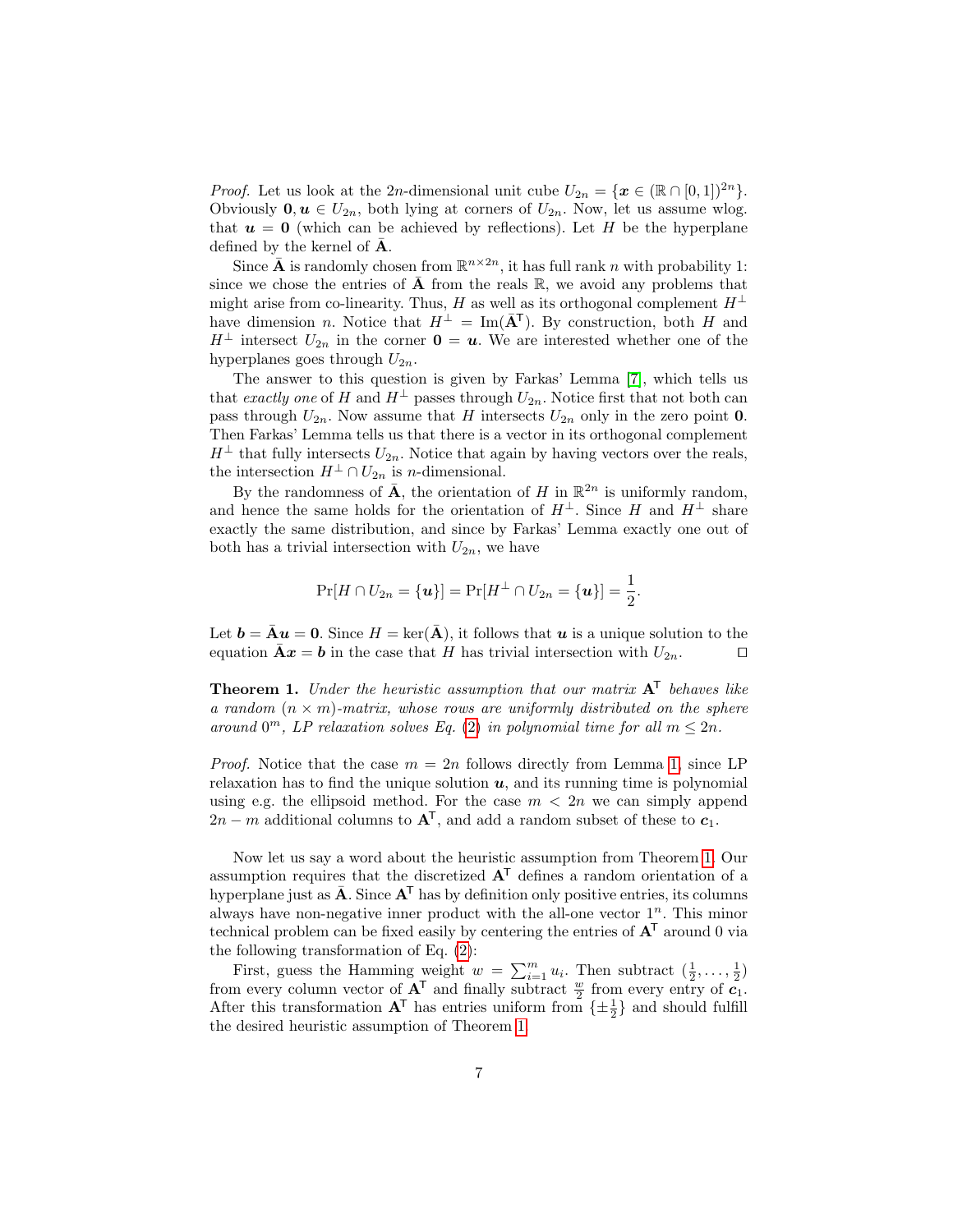## <span id="page-7-0"></span>5 Attacking  $m = 640$ : Solving Challenge C2

In order to tackle the  $m = 640$  challenge, we could in principle proceed as in the previous section, identify a weak instance for e.g.  $m = 590$ , brute-force guess 50 coordinates of  $u$  and run each time an ILP solver for 10 seconds.

However, we found out experimentally that even in dimension  $m = 640$  the density of weak instances is not negligible. Hence, it seems to be much more effective to identify weak instances than to brute-force coordinates. So in the following we try to identify what makes particular instances weak.

We follow the paradigm that an ILP is the easier to solve, the more the LP relaxation "knows about the problem". In particular, we expect that a problem is easy to solve if the solution polytope  $P$  of the LP relaxation of Eq. [\(2\)](#page-4-1) is small. In the extreme case, if  $P = \{u\}$ , then the problem can be solved by the LP solver alone (cf. Thm. [1\)](#page-6-0). To quantify the size of the solution space in an easy-to-compute way, we compute the length of a random projection of P. It turns out that this length, henceforth called score gives a very good prediction on the hardness of an instance.

More concretely, for an instance  $I = (\mathbf{A}, \mathbf{c})$ , we choose a vector r with random direction. Then we maximize and minimize the linear objective function  $\langle \mathbf{r}, \mathbf{u} \rangle$ under the linear constraints given by the LP relaxation of Eq. [\(2\)](#page-4-1) and consider their difference D. Clearly,  $S_r := \frac{D}{\|r\|}$  is the length of the orthogonal projection of P onto the span of  $r$ . Formally, the *score* of an instance I wrt. to some direction r is defined as follows.

**Definition 1.** Let  $I = (\mathbf{A}, \mathbf{c})$  be an instance. Consider the solution polytope P of the LP relaxation of Eq. [\(2\)](#page-4-1), i.e. P is defined as  $P = [0,1]^m \cap {\bf x} \mid {\bf A}^{\dagger} {\bf x} = {\bf c}$ . Let  $r \in \mathbb{R}^m$ . Then the score  $S_r$  is defined via

$$
f_{\max} := \max_{\boldsymbol{x} \in P} \langle \boldsymbol{r}, \boldsymbol{x} \rangle
$$
  
\n
$$
f_{\min} := \min_{\boldsymbol{x} \in P} \langle \boldsymbol{r}, \boldsymbol{x} \rangle
$$
  
\n
$$
S_{\boldsymbol{r}} := \frac{f_{\max} - f_{\min}}{\|\boldsymbol{r}\|}
$$
\n(3)

Note that  $S_r$  can be computed by solving two LP problems, hence in polynomial time.

Since  $S_r$  quantifies the search space for the ILP, instances with small score should be easier to compute. For  $m = 640$ , we computed the scores of  $2^{19}$ instances, which took approximately 1 second per instance.

Independence of  $r$  and Reliability of Our Score. We experimentally confirm that for a given instance I, the value of  $S_r$  is mainly a function of I and does not depend significantly on the particular choice of  $r$ . Therefore, we choose the fixed vector  $\mathbf{r} = (1, \ldots, 1, -1, \ldots, -1)$  for  $\mathbf{r}$  with exactly  $\frac{m}{2}$  ones and  $\frac{m}{2}$  $-1$ 's. We use the score  $S = S_r$  for this particular choice of r and sort instances according to S.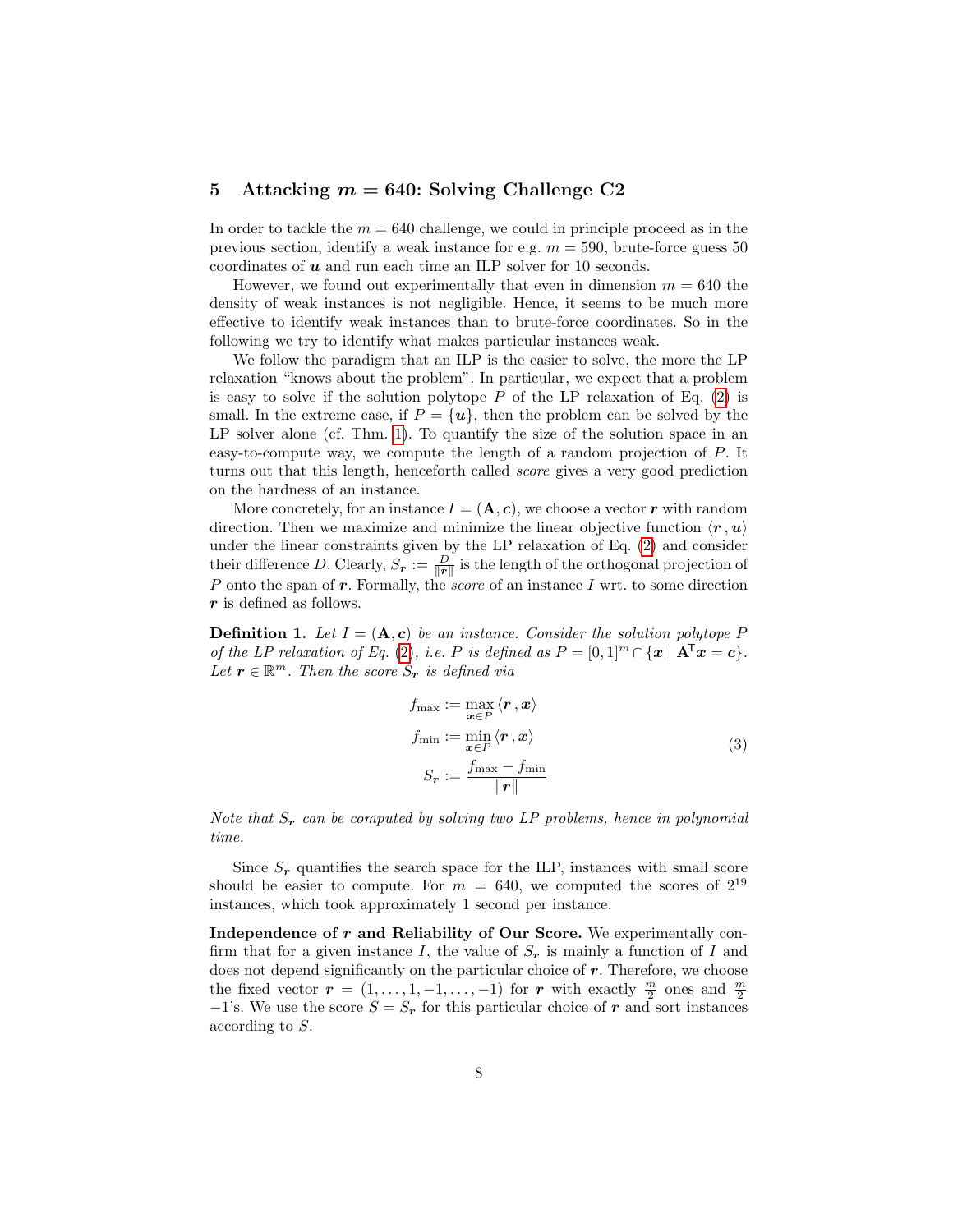We confirm that the score  $S$  is a very good predictor for the success of ILP solvers and the success probability drops considerably at some cutoff value for S. E.g. for  $m = 520$  and within a 10 second time limit, we find that we can solve

- > 99% of instances with  $S \leq 1.22$ ,
- 60% of instances with  $1.22 \leq S \leq 1.54$  and
- $\lt 3\%$  of instances with  $S > 1.54$ .

Distribution of  $S$ . Average values for  $S$  can be found in Table [2.](#page-8-0) Fig. [1](#page-9-0) shows the distribution of S. Note that while the distribution looks suspiciously Gaussian for  $m = 640$ , there is a considerable negative skewness and the tail distribution towards 0 is much fatter than for a Gaussian (cf. Fig. [2\)](#page-10-0). This fat tail enables us to find a significant fraction of weak instances even for large m.

Notice that a score  $S = 0$  basically means that LP relaxation finds the solution.

| m                             | 400  | 450   | 480  | 490  | 500  | 510  | 512  | 520  |
|-------------------------------|------|-------|------|------|------|------|------|------|
| laverage of $S$               |      | 0.002 | 0.07 | 0.22 | 0.43 | 0.69 | 0.83 | 1.15 |
| m                             | 530  | 540   | 550  | 560  | 570  | 580  | 590  | 600  |
| laverage of $\overline{S}$    | 1.76 | 2.16  | 2.74 | 3.16 | 3.60 | 4.04 | 4.34 | 4.80 |
| m                             | 610  | 620   | 630  | 640  |      |      |      |      |
| laverage of $\overline{S} _1$ | 5.18 | 5.52  | 5.83 | 6.18 |      |      |      |      |

<span id="page-8-0"></span>Table 2. Average values for S for  $n = 256$  and varying m. We used 1000 instances for each m.

**Results for**  $m = 640$ . We generated a large number  $N = 2^{19}$  of instances with  $n = 256$ ,  $m = 640$ , and tried to solve only those 271 instances with the lowest score S, which in our case meant  $S < 3.2$ . We were able to solve 16 out of those 271 weakest instances in half an hour each. We found 15 instances with  $S < 2.175$ , of which we solved 12. The largest value of S, for which we could solve an instance, was  $S \approx 2.6$ .

Fixing Coordinates. Let us provide some more detailed explanation why an ILP solver works well on instances with small score S. Consider some  $r \in$  $\{0,\pm 1\}^m$  of low Hamming weight  $|r|_1 = w$ , so  $||r|| = \sqrt{w}$ . Heuristically, we expect that  $S_r$  should be approximately S, as  $S_r$  mainly depends on the instance and not on the choice of r. Of course, for a vector  $r \in \{0, \pm 1\}^m$  with low Hamming weight we have

$$
S_{\bm{r}} = \frac{1}{\sqrt{w}} \Bigl( \max_{{\bm{x}} \in P} \langle {\bm{r}} \, , {\bm{x}} \rangle - \min_{{\bm{x}} \in P} \langle {\bm{r}} \, , {\bm{x}} \rangle \Bigr) \leq \frac{1}{\sqrt{w}} \Bigl( \max_{{\bm{x}} \in [0,1]^m} \langle {\bm{r}} \, , {\bm{x}} \rangle - \min_{{\bm{x}} \in [0,1]^m} \langle {\bm{r}} \, , {\bm{x}} \rangle \Bigr) = \sqrt{w},
$$

but that only means we should expect  $S_r$  to be even smaller. Since we know that for the true integer solution u, we have  $\langle \mathbf{r}, \mathbf{u} \rangle \in \mathbb{Z}$ , we can add the cuts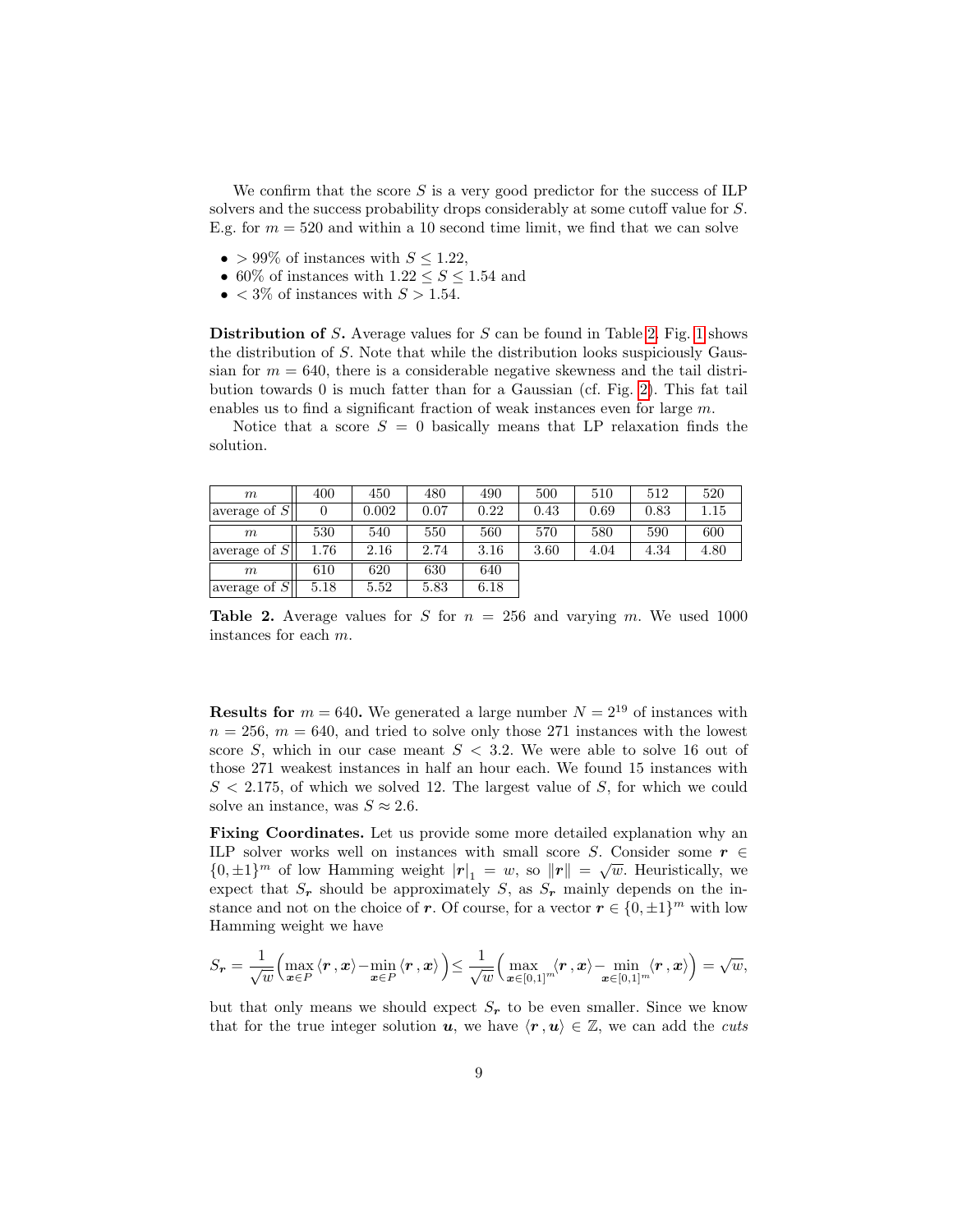

<span id="page-9-0"></span>Fig. 1. pdf's of S for  $n = 256$  and varying values of m. Note that the y-axis is cropped and does not show the true density at  $S = 0$  (where the distribution technically does not even have a finite continuous density). We rather give the probability for  $S = 0$ . For  $m = 640$ , we never encountered an instance with  $S=0.$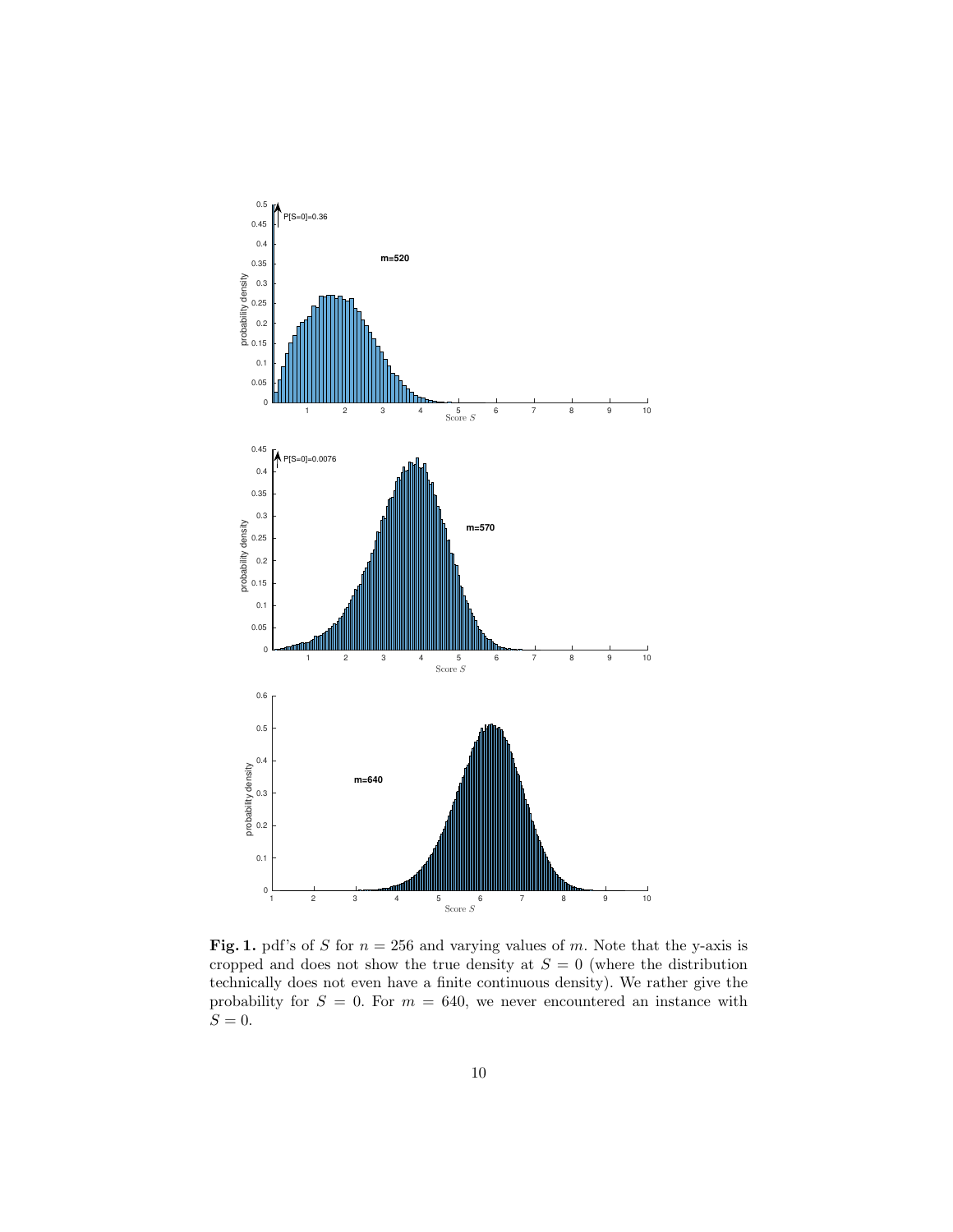

<span id="page-10-0"></span>Fig. 2. Comparison of distribution of S for  $n = 256$ ,  $m = 640$  with a normal distribution. The distribution of S has negative skewness and a much fatter tail towards 0. Hence, we obtain more weak instances than we would expect from a normal distribution.

 $\langle r, u \rangle \leq [f_{\text{max}}]$  and  $\langle r, u \rangle \geq [f_{\text{min}}]$  to the set of equations, where  $f_{\text{max}}$  resp.  $f_{\min}$  are the maximum resp. minimum computed for  $S_{r}$ .

This is a special case of what is called *cut generation* in Integer Linear Programming. If  $S_r < \sqrt{w}$ , i.e.  $f_{\text{max}} - f_{\text{min}} < w$ , then adding such a new inequality always makes the solution space of the LP relaxation smaller. In fact, such an inequality restricts the possible set that w out of the m variables  $u_i$  can jointly obtain. So if  $S_r < \sqrt{w}$  for many different r, we get lots of sparse relations between the  $u_i$ . Such inequalities are called *good cuts*.

In particular, consider the case  $w = 1$  and  $\mathbf{r} = (0, 0, \ldots, 0, 1, 0, \ldots, 0)$ , i.e. we maximize / minimize an individual variable  $u_i$  over P. If this maximum is  $< 1$ , we know that  $u_i = 0$  holds and if the minimum is  $> 0$ , we know  $u_i = 1$ . So if  $S_r < 1$  holds for some  $r$  with  $|r|_1 = 1$ , we can fix one of the  $u_i$ 's and reduce the number of unknowns by one – which makes fixing further  $u_i$ 's even easier. If the score  $S$  is small, we expect that the ILP solver can find lots of such good cuts, possibly even cuts with  $w = 1$ .

Indeed, in all instances that we could solve, some variables could be fixed by such good cuts with  $w = 1$ . For dimensions  $m \leq 550$ , most instances that were solved by the ILP could be solved by such cuts alone.

In fact, we preprocessed our 271 weak instances for  $m = 640$  by trying to fix each individual coordinate. This alone was sufficient to determine an average of  $> 100$  individual coordinates of the solution u for  $S < 2.175$ , and in one case it was sufficient to completely solve the problem.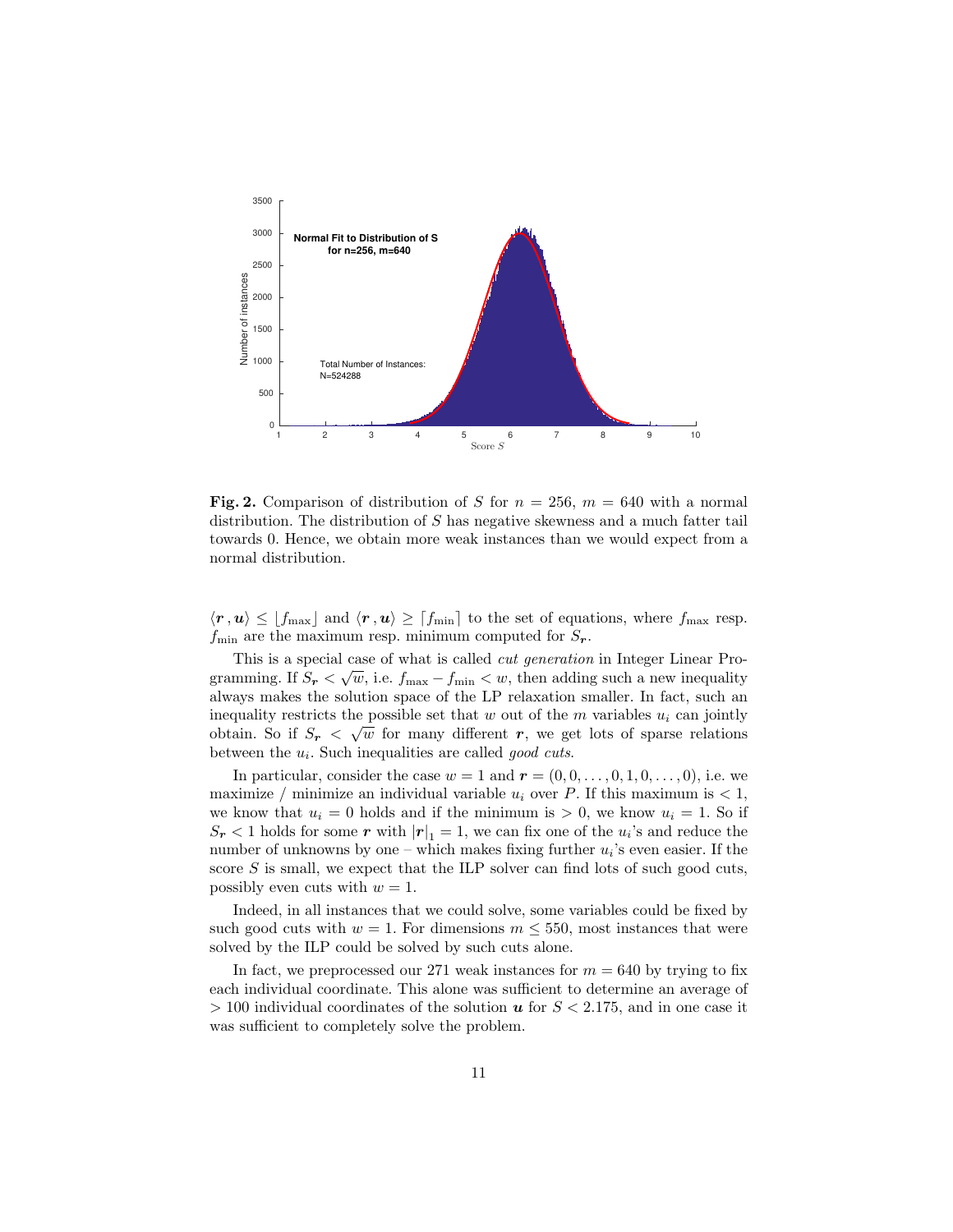#### 6 Conclusion

According to Galbraith's metric for the challenge C2 in Section [3,](#page-4-0) the results of Section [5](#page-7-0) can be seen as total break for binary matrix LWE. On the other hand, one could easily avoid weak instances  $I$  by simply rejecting weak  $I$ 's during ciphertext generation. This would however violate the idea of lightweight encryption with binary matrix LWE.

Still, during our experiments we got the feeling that the vectorial integer subset sum problem gets indeed hard for large m, even for its weakest instances. So Galbraith's variant might be safely instantiated for large  $m$ , but currently we find it hard to determine  $m$ 's that fulfill a concrete security level of e.g. 128 bit. One possibility to render our attack inapplicable is to change parameters such that modular reductions mod q occur in Eq.  $(1)$ , since our attack crucially relies on the fact that we work over Z. Note here that while there are standard ways to model modular reduction via ILP as  $c_1 = uA - kq$ , this renders LP relaxation useless: by allowing non-integral  $k$ , we can choose any value for  $c_1, u$ .

Acknowledgements: The authors would like to thank Bernhard Esslinger and Patricia Wienen for comments.

Gottfried Herold was funded by the ERC grant 307952 (acronym FSC).

### References

- <span id="page-11-5"></span>1. D. Boneh, K. Lewi, H. W. Montgomery, and A. Raghunathan. Key homomorphic PRFs and their applications. In R. Canetti and J. A. Garay, editors, CRYPTO 2013, Part I, volume 8042 of LNCS, pages 410–428, Santa Barbara, CA, USA, Aug. 18–22, 2013. Springer, Heidelberg, Germany. [4](#page-3-1)
- <span id="page-11-0"></span>2. Z. Brakerski, A. Langlois, C. Peikert, O. Regev, and D. Stehl´e. Classical hardness of learning with errors. In D. Boneh, T. Roughgarden, and J. Feigenbaum, editors, 45th ACM STOC, pages 575–584, Palo Alto, CA, USA, June 1–4, 2013. ACM Press. [2](#page-1-0)
- <span id="page-11-3"></span>3. J. A. Buchmann, F. Göpfert, R. Player, and T. Wunderer. On the hardness of LWE with binary error: Revisiting the hybrid lattice-reduction and meet-in-the-middle attack. IACR Cryptology ePrint Archive, 2016:89, 2016. [2](#page-1-0)
- <span id="page-11-2"></span>4. W. Castryck, I. Iliashenko, and F. Vercauteren. Provably weak instances of ring-lwe revisited. Eurocrypt 16, 2016. [2](#page-1-0)
- <span id="page-11-4"></span>5. J.-S. Coron, D. Naccache, and M. Tibouchi. Public key compression and modulus switching for fully homomorphic encryption over the integers. In D. Pointcheval and T. Johansson, editors, EUROCRYPT 2012, volume 7237 of LNCS, pages 446– 464, Cambridge, UK, Apr. 15–19, 2012. Springer, Heidelberg, Germany. [4](#page-3-1)
- <span id="page-11-1"></span>6. Y. Elias, K. E. Lauter, E. Ozman, and K. E. Stange. Provably weak instances of ring-LWE. In R. Gennaro and M. J. B. Robshaw, editors, CRYPTO 2015, Part I, volume 9215 of LNCS, pages 63–92, Santa Barbara, CA, USA, Aug. 16–20, 2015. Springer, Heidelberg, Germany. [2](#page-1-0)
- <span id="page-11-6"></span>7. J. Farkas. Theorie der einfachen Ungleichungen. Journal für die reine und angewandte Mathematik (Crelle's Journal), 124:1-27, 1902. [http://resolver.sub.](http://resolver.sub.uni-goettingen.de/purl?GDZPPN002165023) [uni-goettingen.de/purl?GDZPPN002165023](http://resolver.sub.uni-goettingen.de/purl?GDZPPN002165023). [7](#page-6-1)